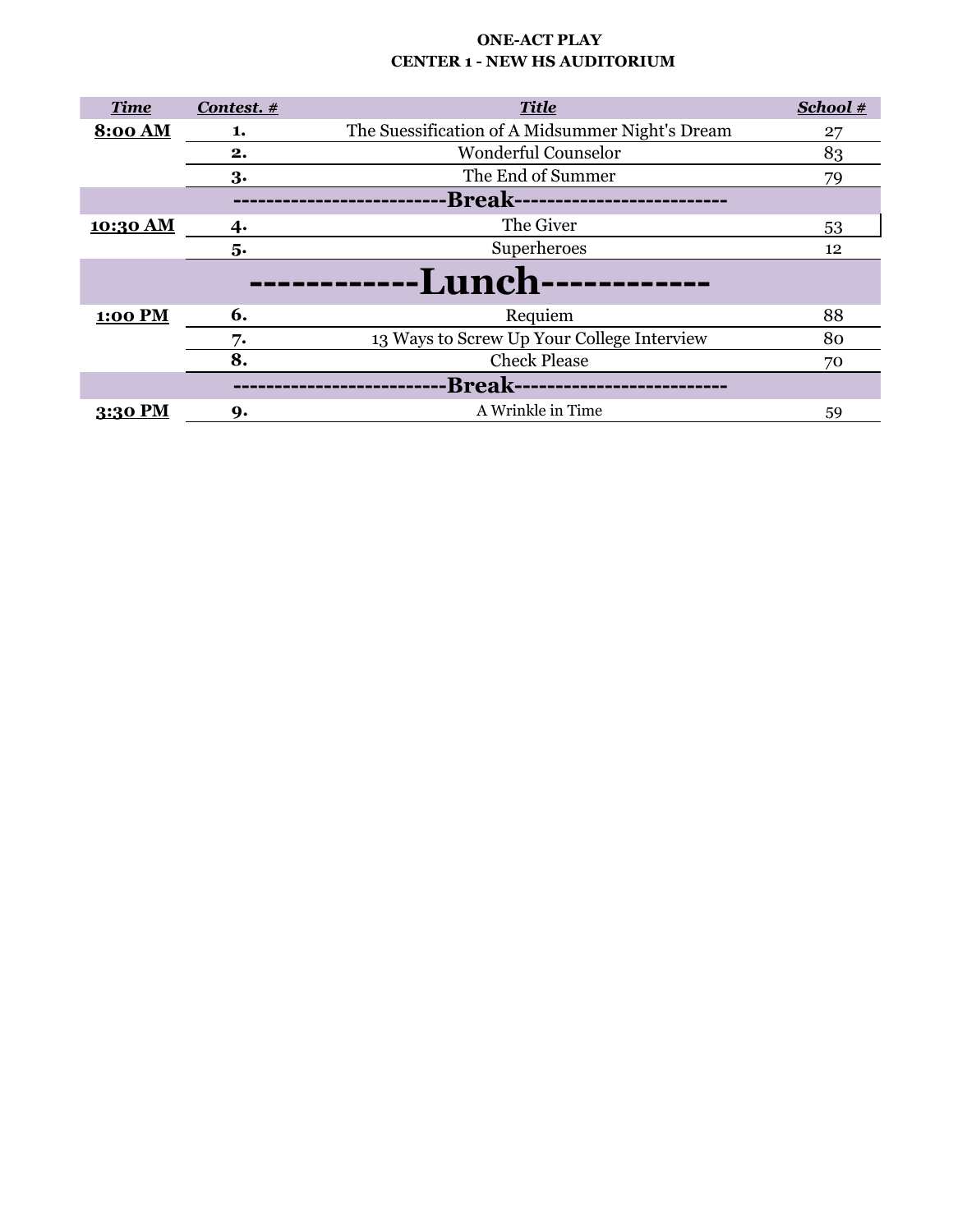| <b>Title</b><br>School #<br><b>Time</b><br>Contest. #<br>Drugs Are Bad<br>8:00 AM<br>63<br>1.<br>How to Succeed in High School Without Really Trying<br>2.<br>90<br>Shoes Along the Highway<br>3.<br>44<br>-Break---------------------------<br>And Others<br>85<br>10:30 AM<br>4.<br>What Are We Going To Do With Mama?<br>5.<br>29<br><b>-Lunch------------</b><br>Cinderella Inc.<br>6.<br>1:00 PM<br>58<br>In the Park<br>7.<br>49<br>8.<br>Peter/Wendy<br>3<br>-Break- |         |    |                   |    |
|-----------------------------------------------------------------------------------------------------------------------------------------------------------------------------------------------------------------------------------------------------------------------------------------------------------------------------------------------------------------------------------------------------------------------------------------------------------------------------|---------|----|-------------------|----|
|                                                                                                                                                                                                                                                                                                                                                                                                                                                                             |         |    |                   |    |
|                                                                                                                                                                                                                                                                                                                                                                                                                                                                             |         |    |                   |    |
|                                                                                                                                                                                                                                                                                                                                                                                                                                                                             |         |    |                   |    |
|                                                                                                                                                                                                                                                                                                                                                                                                                                                                             |         |    |                   |    |
|                                                                                                                                                                                                                                                                                                                                                                                                                                                                             |         |    |                   |    |
|                                                                                                                                                                                                                                                                                                                                                                                                                                                                             |         |    |                   |    |
|                                                                                                                                                                                                                                                                                                                                                                                                                                                                             |         |    |                   |    |
|                                                                                                                                                                                                                                                                                                                                                                                                                                                                             |         |    |                   |    |
|                                                                                                                                                                                                                                                                                                                                                                                                                                                                             |         |    |                   |    |
|                                                                                                                                                                                                                                                                                                                                                                                                                                                                             |         |    |                   |    |
|                                                                                                                                                                                                                                                                                                                                                                                                                                                                             |         |    |                   |    |
|                                                                                                                                                                                                                                                                                                                                                                                                                                                                             |         |    |                   |    |
|                                                                                                                                                                                                                                                                                                                                                                                                                                                                             | 3:30 PM | 9. | Rememberin' Stuff | 33 |

## **ONE-ACT CENTER 2 - HS Little Theatre**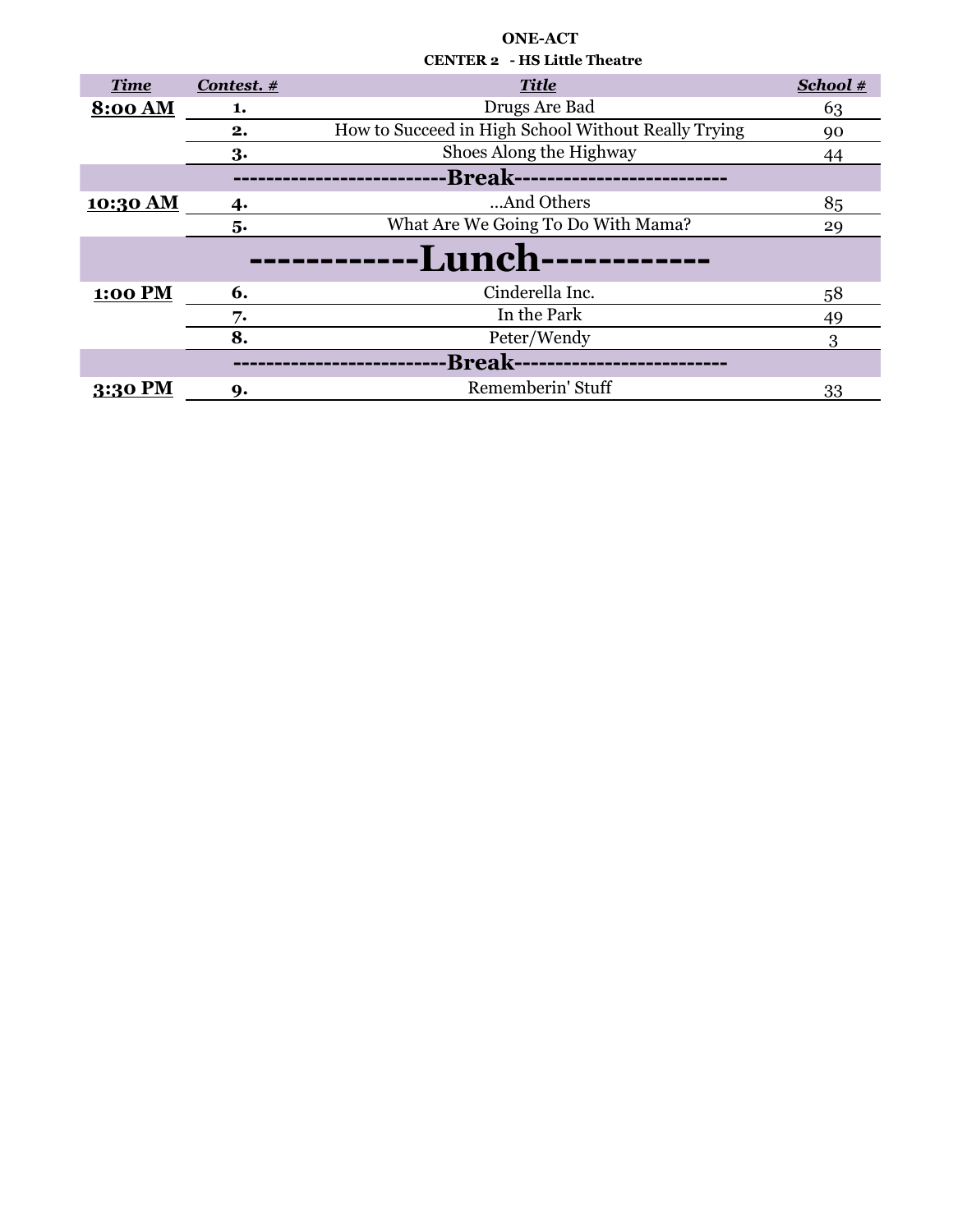|             |            | <b>CENTER 3 - HS Band Room</b>                            |              |
|-------------|------------|-----------------------------------------------------------|--------------|
| <b>Time</b> | Contest. # | <b>Title</b>                                              | School #     |
| 8:00 AM     | 1.         | Life of A Teenager                                        | $\mathbf{1}$ |
|             | 2.         | <b>Behind the Curtain</b>                                 | 79           |
|             | 3.         | I am NOT                                                  | 24           |
|             | 4.         | Behind the Curtain, In the Pantomime                      | 59           |
|             | 5.         | Nineteen                                                  | 70           |
|             | 6.         | Vapor                                                     | 53           |
|             | 7.         | <b>High School for Dummies</b>                            | 32           |
|             | 8.         | We are the Dragons                                        | 49           |
|             |            | -Break--------------------------                          |              |
| 10:15 AM    | 9.         | There's a Helpful Smile in Every AisleFood Glorious Food! | 88           |
|             | 10.        | <b>Mean Girls</b>                                         | 48           |
|             | 11.        | Parents                                                   | 54           |
|             | 12.        | The Ones Who Walk Away from Omelas                        | 48A          |
|             | 13.        | Ugly                                                      | 84           |
|             | 14.        | How the Grinch Stole Christmas                            | 8            |
|             | 15.        | No Doesn't Mean Yes                                       | 96           |
|             |            | <b>·Lunch-</b>                                            |              |
| 1:00 PM     | 16.        | Commercials                                               | 17           |
|             | 17.        | Death                                                     | 69           |
|             | 18.        | <b>Daughters for Dummies</b>                              | 33           |
|             | 19.        | Who Done It?                                              | 47           |
|             | 20.        | Somewhere in America                                      | 90           |
|             | 21.        | Arabian Nights: 1001 Tales                                | 31           |
|             | 22.        | Milestones                                                | 22           |
|             | 23.        | Toys: Decades of Delight!                                 | 65           |
|             |            | -Break--------------------------                          |              |
| 3:15 PM     | 24.        | Is That You                                               | 41           |
|             | 25.        | The More Things Change                                    | 5            |
|             | 26.        | Life in a Small Town                                      | 61           |

**Choral Reading**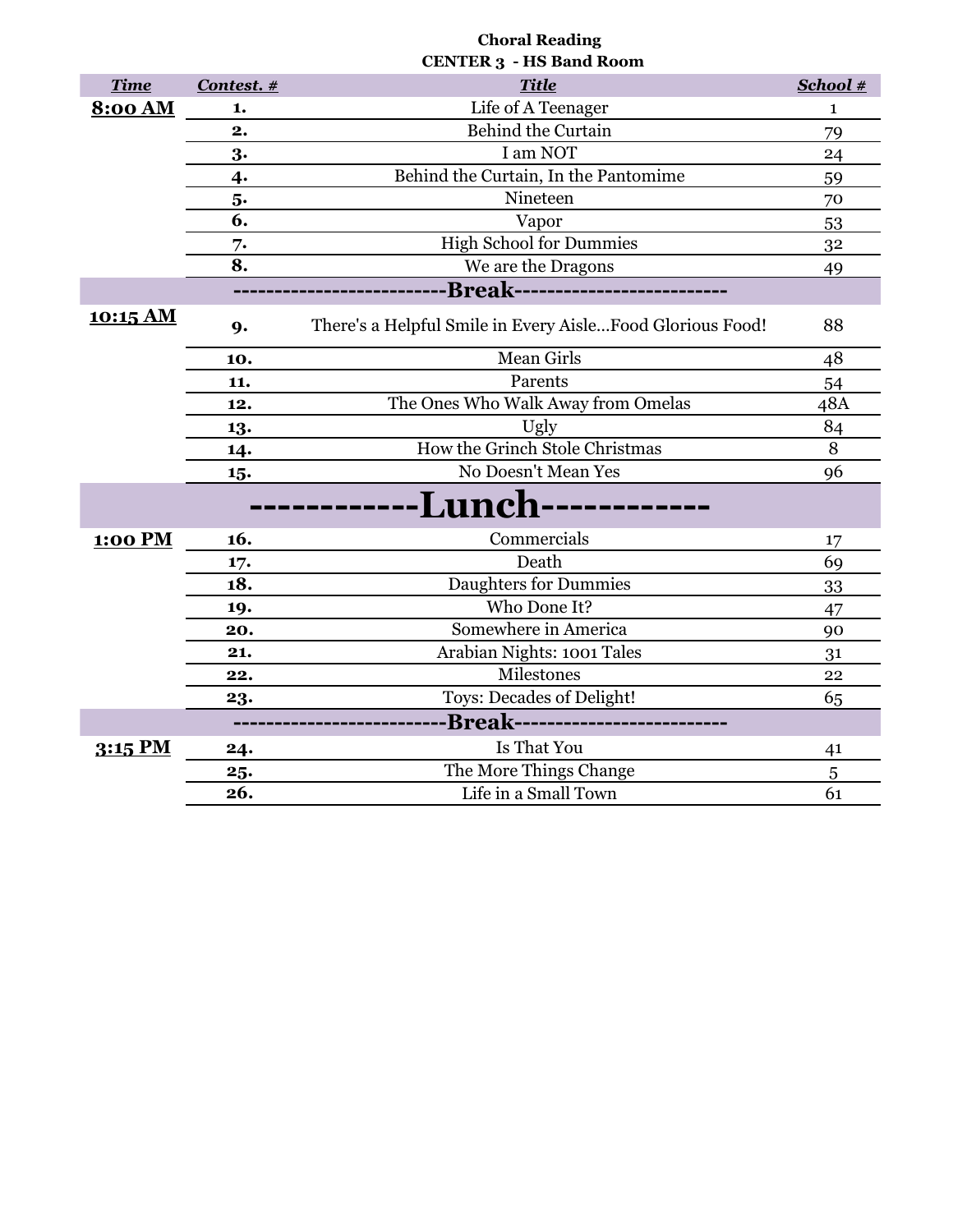|                |              | UEN I EN 4 - HO NUUM 233            |            |
|----------------|--------------|-------------------------------------|------------|
| <b>Time</b>    | Contest. $#$ | <b>Title</b>                        | School $#$ |
| <b>8:00 AM</b> | 1.           | Radio T.B.S.                        | 102        |
|                | 2.           | The Revolt of the Crayons           | 63         |
|                | 3.           | The Empty Chair                     | 72         |
|                | 4.           | 18 More Reasons Not To Be In A Play | 13         |
|                |              | -Break---------------------------   |            |
| 10:30 AM       | 5.           | Rapunzel Uncut                      | 48B        |
|                | 6.           | The Day the Crayons Quit            | 23         |
|                | 7.           | <b>Emotional Distress</b>           | 57         |
|                |              | <b>-Lunch-</b>                      |            |
| 1:00 PM        | 8.           | The Princess Bride                  | 36         |
|                | 9.           | Kill the Butler                     | 85         |
|                | 10.          | <b>Frosty Morning</b>               | 39         |
|                | 11.          | <b>Faith County</b>                 | 88         |
|                |              | <b>-Break---------------</b>        |            |
| 3:30 PM        | 12.          | Laughter is the Best Medicine       | 87         |

### **READERS' THEATRE CENTER 4 - HS ROOM 233**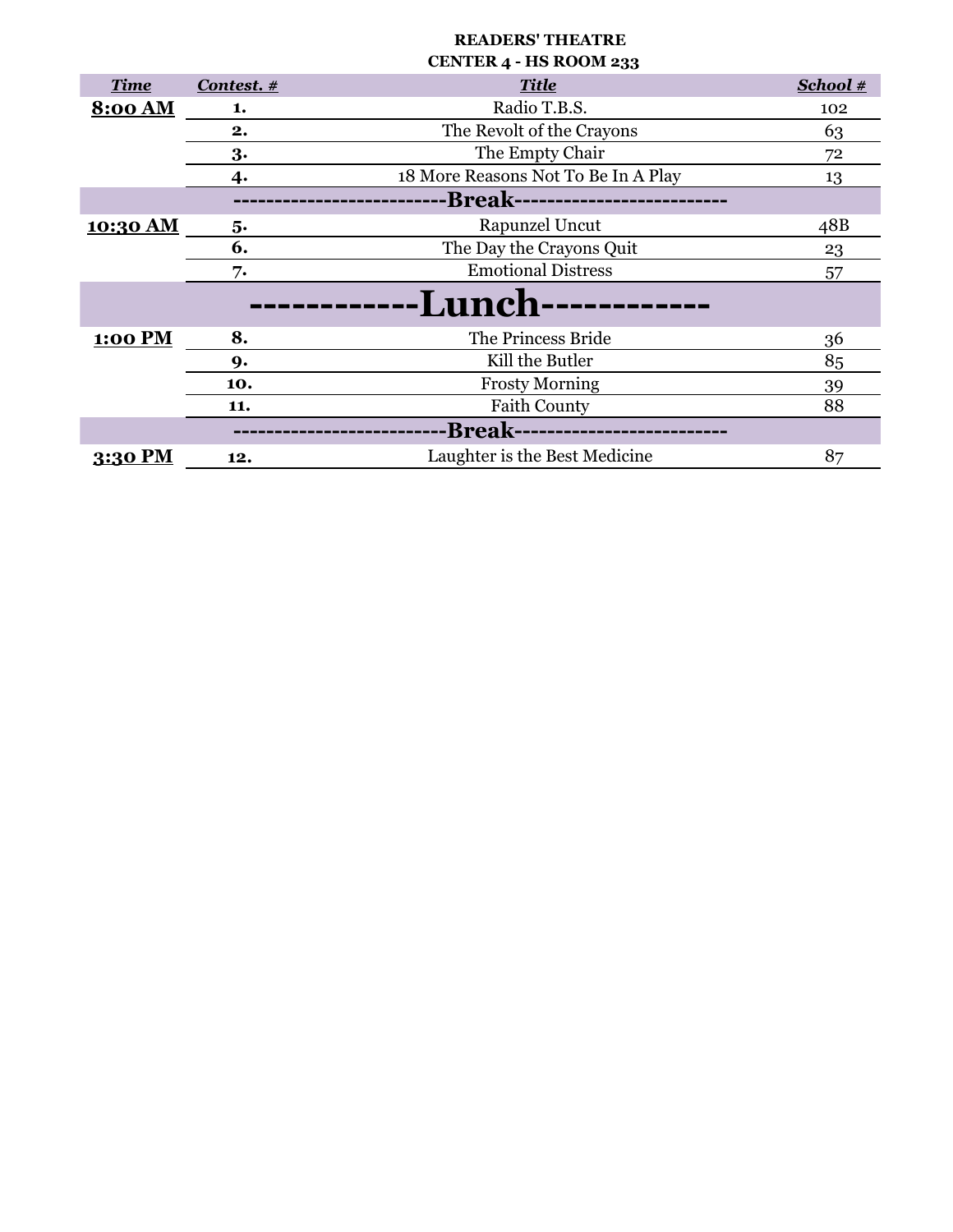|             |              | 110100011177                      |                |
|-------------|--------------|-----------------------------------|----------------|
| <b>Time</b> | Contest. $#$ | <b>Title</b>                      | School #       |
| 8:00 AM     | 1.           | SnowSort ofWhite                  | 48A            |
|             | 2.           | Earthworms and Swimming Pools     | 49             |
|             | 3.           | Something Rotten                  | 29             |
|             | 4.           | The End of Summer                 | $\overline{2}$ |
|             |              | -Break--------------------------  |                |
| 10:30 AM    | 5.           | They Eat Sunshine, Not Zebras     | 90             |
|             | 6.           | Fit the Fourth                    | 40             |
|             | 7.           | The Day the Crayons Quit          | 18             |
|             |              | <b>-Lunch-</b>                    |                |
| 1:00 PM     | 8.           | 12 Angry Pigs                     | 5              |
|             | 9.           | Not So Happily Ever After         | 61             |
|             | 10.          | <b>Freshmen Orientation</b>       | 22             |
|             | 11.          | The Bible in 25 Minutes or Less   | 67             |
|             |              | -Break--------------------------- |                |
| 3:30 PM     | 12.          | Not-So-Grimm-Tales                | 55             |
|             | 13.          | The Black Cat                     | 80             |

## **READERS' THEATRE CENTER 5 - HS ROOM 172**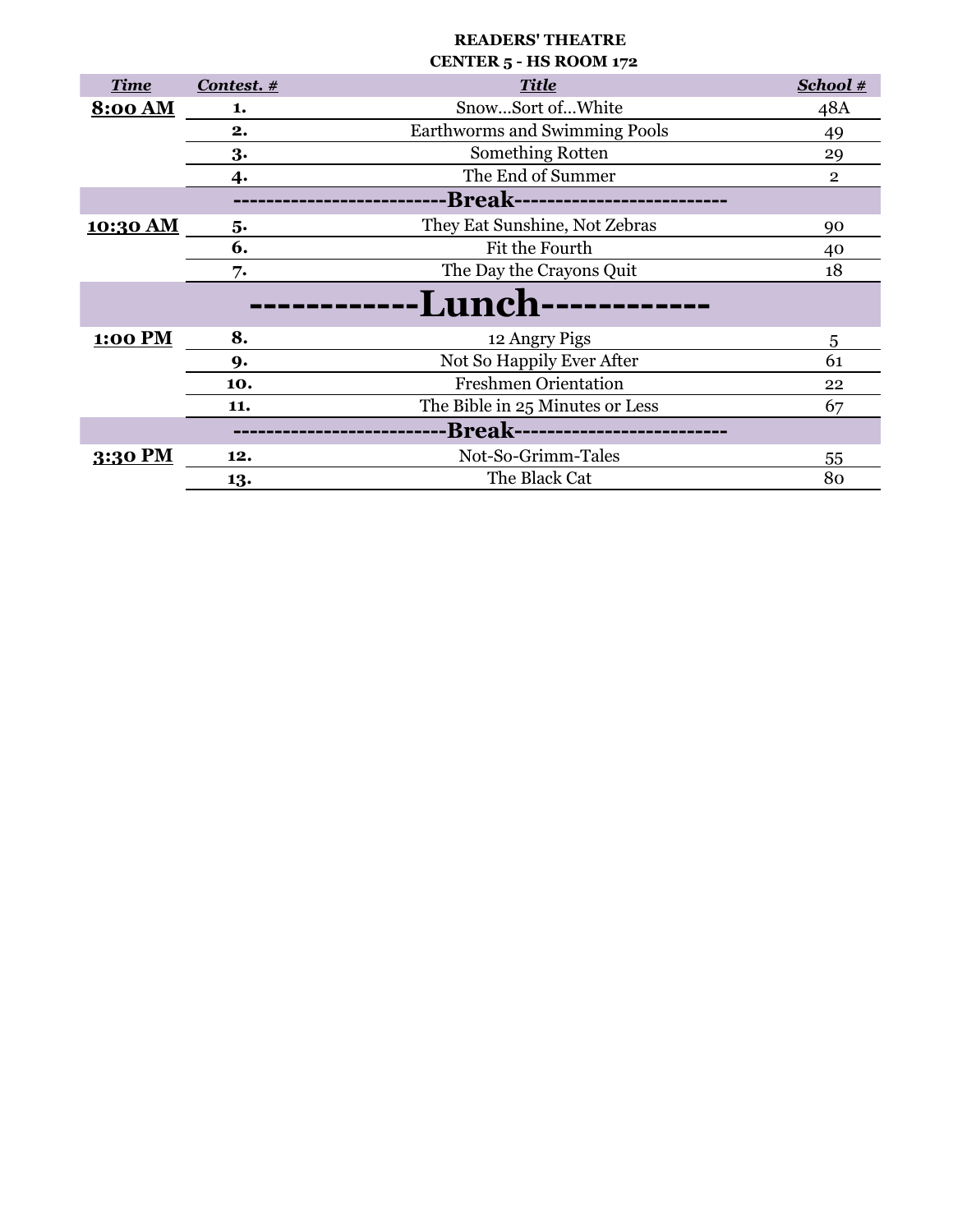|                 |            | <b>CENTER 6 - HS ROOM 175</b>     |          |
|-----------------|------------|-----------------------------------|----------|
| <b>Time</b>     | Contest. # | <b>Title</b>                      | School # |
| <b>8:00 AM</b>  | 1.         | But We Don't                      | 7        |
|                 | 2.         | 15 Reasons Not To Be In A Play    | 91       |
|                 | 3.         | The Brothers Grimm: Out of Order  | 8        |
|                 | 4.         | Radio Show                        | 3        |
|                 |            | -Break--------------------------- |          |
| <u>10:30 AM</u> | 5.         | The Interrogative Mood            | 12       |
|                 | 6.         | Dark of the Moon                  | 59       |
|                 | 7.         | <b>Snipping Beauty</b>            | 65       |
|                 |            | <b>-Lunch-</b>                    |          |
| 1:00 PM         | 8.         | The Adventrues of Rose Red        | 79       |
|                 | 9.         | <b>Making Choices</b>             | 1        |
|                 | 10.        | The Secret Life of Walter Mitty   | 53       |
|                 | 11.        | I Don't Want to Talk About It     | 32       |
|                 |            | -Break------------------------    |          |
| 3:30 PM         | 12.        | Millenial Pop Culture             | 17       |
|                 | 13.        | Going Abroad                      | 46       |

**READERS' THEATRE**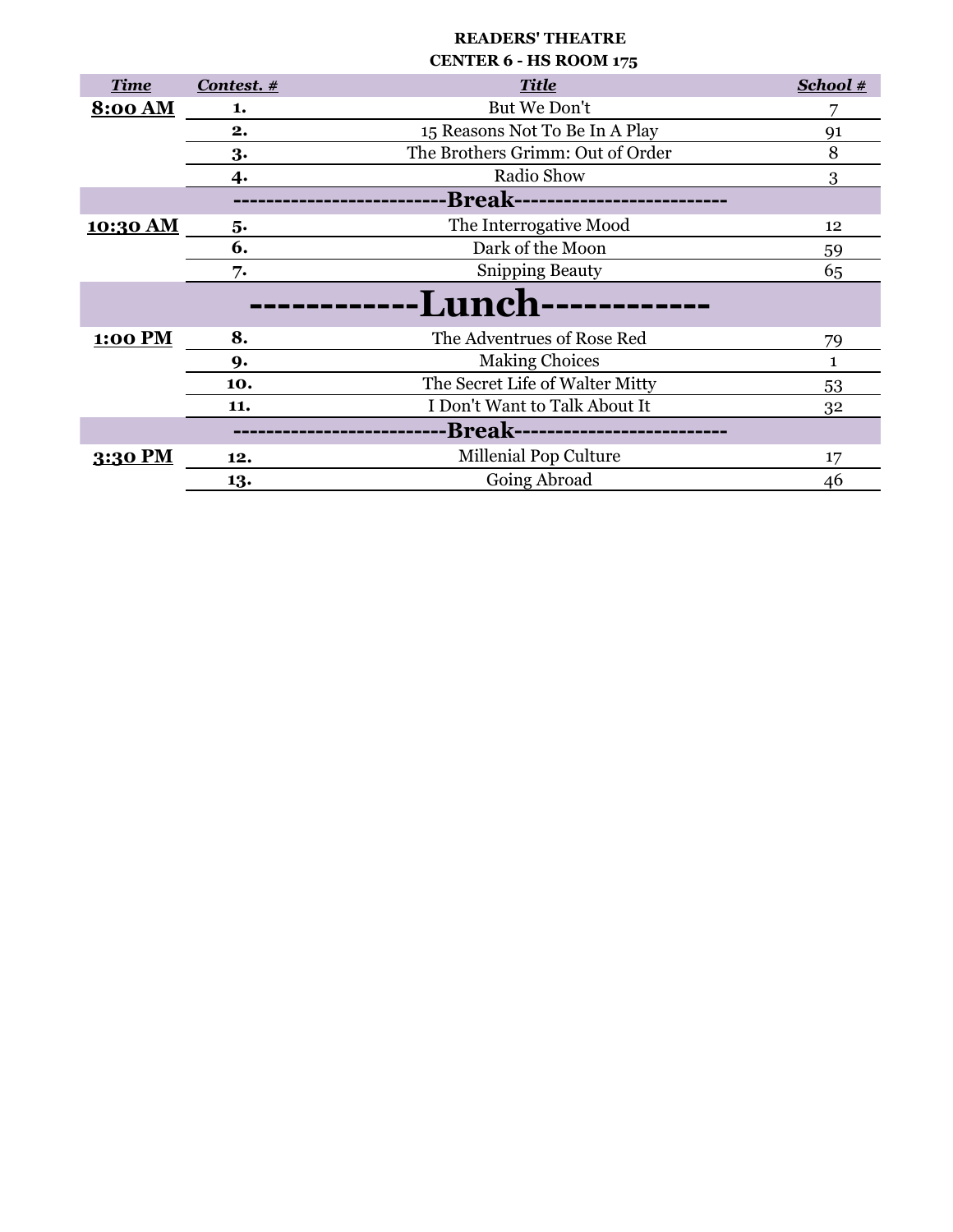# **MUSICAL THEATRE**

| <b>Time</b>    | Contest. # | <b>Title</b>                       | School # |
|----------------|------------|------------------------------------|----------|
| <b>8:00 AM</b> | 1.         | Little Shop of Horrors             | 36       |
|                | 2.         | Bring It On                        | 70       |
|                | 3.         | Little Shop of Horrors             | 48A      |
|                | 4.         | <b>Suessical the Musical</b>       | 80       |
|                | 5.         | I Say A Little Prayer For You      | 7        |
|                | 6.         | <b>Secondary Characters</b>        | 24       |
|                | 7.         | Aida                               | 91       |
|                | 8.         | <b>Sweeney Todd</b>                | 47       |
|                |            | -Break---------------------------  |          |
| 10:15 AM       | 9.         | Beauty and the Beast               | 8        |
|                | 10.        | Shout! The Mod Musical             | 58       |
|                | 11.        | Grease                             | 3        |
|                | 12.        | <b>Putnam Country Spelling Bee</b> | 24       |
|                | 13.        | The Book of Mormon                 | 40       |
|                | 14.        | Hercules                           | 76       |
|                | 15.        | My Fair Lady                       | 22       |
|                |            | -Lunch                             |          |
| <b>1:00 PM</b> | 16.        | <b>High School Musical</b>         | 48A      |
|                | 17.        | <b>Crazy For You</b>               | 29       |
|                | 18.        | American Idiot                     | 79       |
|                | 19.        | South Pacific                      | 84       |
|                | 20.        | Manly Men                          | 91       |
|                | 21.        | <b>Spring Awakening</b>            | 29       |
|                |            | -Break--------------------------   |          |
| 2:45 PM        | 22.        | Shout!                             | 72       |
|                | 23.        | The Last Five Years                | 90       |
|                | 24.        | West Side Story                    | 74       |
|                | 25.        | Cell Block Tango                   | 91       |
|                | 26.        | The Band Geeks                     | 44       |
|                | 27.        | Hamilton                           | 79       |
|                | 28.        | South Pacific - Female             | 29       |
|                | 29.        | The Schuyler Sisters               | 48A      |
|                | 30.        | Bloody, Bloody Andrew Jackson      | 70       |
|                | 31.        | Fleet Street (Sweeney Todd)        | 53       |
|                | 32.        | <b>Book of Mormon</b>              | 79       |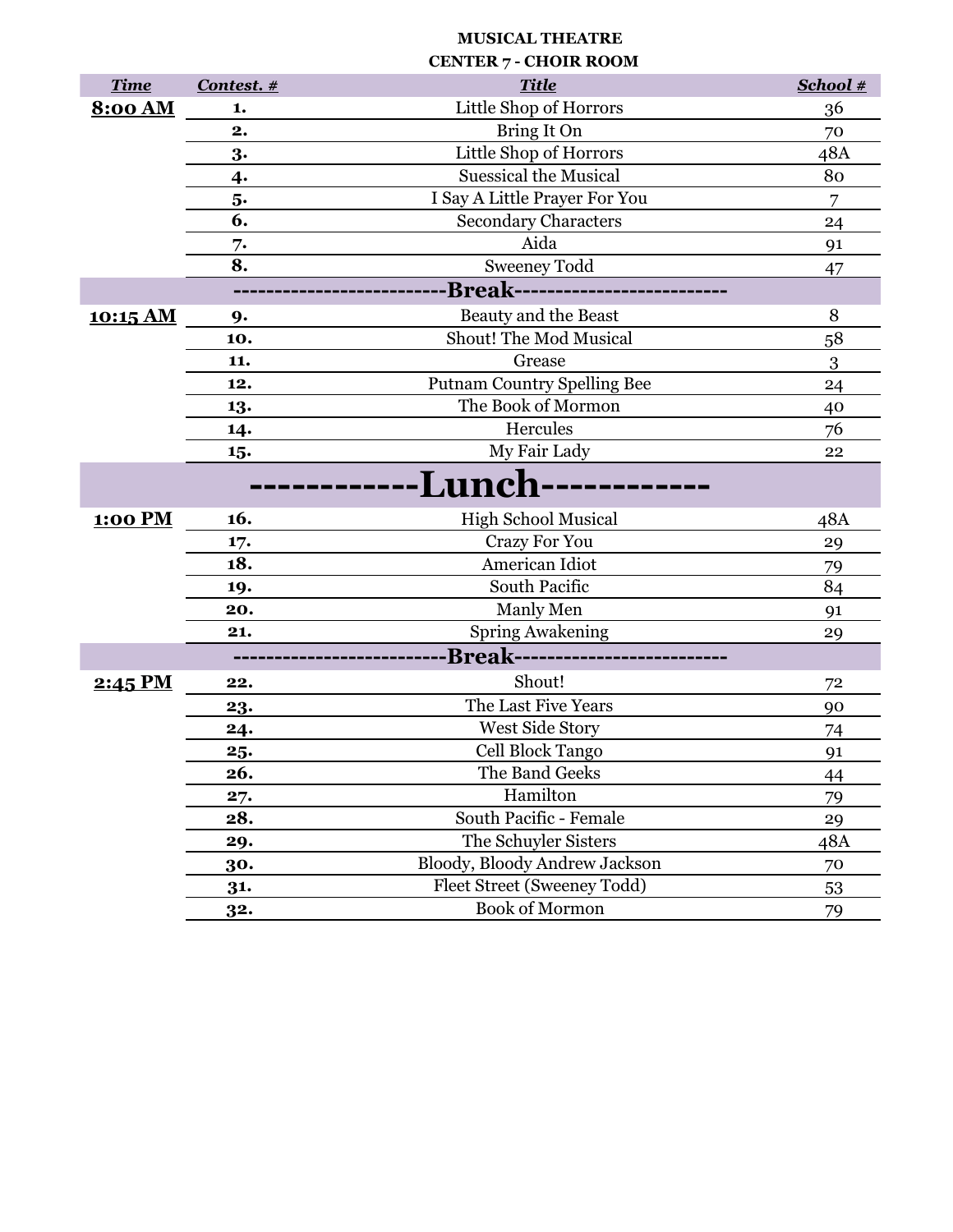|                |            | CENTER 8 - HS Room 244                     |              |
|----------------|------------|--------------------------------------------|--------------|
| <b>Time</b>    | Contest. # | <b>Title</b>                               | School #     |
| <b>8:00 AM</b> | 1.         | As Bad As It Gets                          | 26           |
|                | 2.         | Seafood Science Lab                        | 7            |
|                | 3.         | <b>Steel Magnolias</b>                     | 29           |
|                | 4.         | <b>Controlling Interest</b>                | 79           |
|                | 5.         | Driving Miss Daisy                         | 30           |
|                | 6.         | <b>Auschwitz Lullaby</b>                   | 84           |
|                | 7.         | Radio T.B.S.                               | 102          |
|                |            | -Break-------------------------            |              |
| 10:15 AM       | 8.         | Who Dunnit                                 | 76           |
|                | 9.         | Church                                     | 17           |
|                | 10.        | <b>Ditzies</b>                             | 76           |
|                | 11.        | 13 Ways to Screw Up Your College Interview | 93           |
|                | 12.        | Words, Words, Words (the Monkeys)          | 48B          |
|                | 13.        | <b>Gruesome Playground Injuries</b>        | 12           |
|                |            | <b>Lunc</b>                                |              |
| 1:00 PM        | 14.        | Drugs Are Bad                              | 22           |
|                | 15.        | <b>Secret of Success</b>                   | 40           |
|                | 16.        | <b>Tattoo You</b>                          | 3            |
|                | 17.        | Demon Child                                | 66           |
|                | 18.        | <b>First Time Club</b>                     | 88           |
|                | 19.        | Agnes of God                               | 94           |
|                | 20.        | The Volga Goatman                          | 69           |
|                |            | -Break--------------------------           |              |
| 3:15 PM        | 21.        | <b>Arabian Nights</b>                      | 48A          |
|                | 22.        | Murder by Midnight                         | 70           |
|                | 23.        | Halftime at Halcyon Days                   | 44           |
|                | 24.        | <b>What's Happening Hamlet?</b>            | 33           |
|                | 25.        | Love                                       | 6            |
|                | 26.        | Ill-Costumed Romeo                         | 91           |
|                | 27.        | Making the Grade                           | $\mathbf{1}$ |

**Ensemble Acting**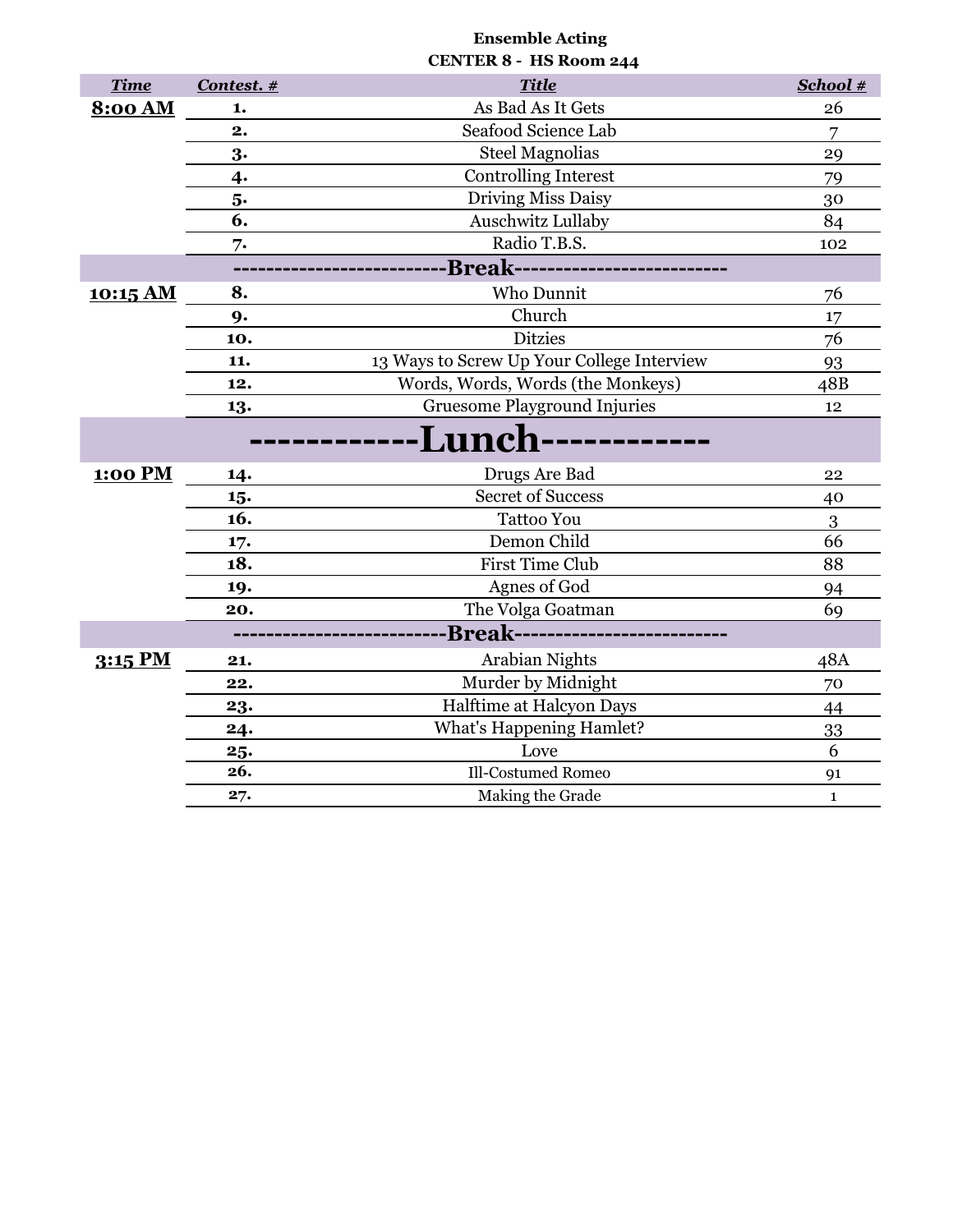|                 |            | <b>CENTER 9 - Tech Ed Room 102</b>     |             |
|-----------------|------------|----------------------------------------|-------------|
| <b>Time</b>     | Contest. # | <b>Title</b>                           | School #    |
| <b>8:00 AM</b>  | 1.         | Pity the Fool                          | 38          |
|                 | 2.         | The Tooth Hurts                        | 84          |
|                 | 3.         | <b>Boxed In</b>                        | 26          |
|                 | 4.         | The Guys                               | 69          |
|                 | 5.         | Screw Up Your College Interview        | 85          |
|                 | 6.         | The Other Room                         | 76          |
|                 | 7.         | The Twisting Turning Death Machine     | 65          |
|                 |            | -Break---------------------------      |             |
| <u>10:15 AM</u> | 8.         | <b>Smell of Success</b>                | 7           |
|                 | 9.         | The Role of Della                      | 70          |
|                 | 10.        | Regina Flector Wins the Science Fair   | 22          |
|                 | 11.        | So Long, Kitty                         | 96          |
|                 | 12.        | <b>Sure Thing</b>                      | 88          |
|                 | 13.        | <b>Steel Manolias</b>                  | 53          |
|                 |            | <b>-Lunch</b>                          |             |
|                 |            |                                        |             |
| <b>1:00 PM</b>  | 14.        | Who's on First                         | 93          |
|                 | 15.        | Overtones                              | 48A         |
|                 | 16.        | End of the Movie                       | 44          |
|                 | 17.        | The Road Trip                          | 101         |
|                 | 18.        | The Break-up                           | 79          |
|                 | 19.        | !Artistic Inspiration                  | 55          |
|                 | 20.        | Up the Down Staircase                  | 29          |
|                 |            | <b>Break--------------------------</b> |             |
| 3:15 PM         | 21.        | Searching                              | 1           |
|                 | 22.        | Add Nauseam                            | 3           |
|                 | 23.        | Mother's Day                           | 33          |
|                 | 24.        | Five Women Wearing the Same Dress      | 12          |
|                 | 25.        | A Storm is Breaking                    | $\mathbf 2$ |
|                 | 26.        | <b>Completely Malled</b>               | 5           |
|                 | 27.        | He Loves Me                            | 17          |

**Ensemble Acting**

I

I

I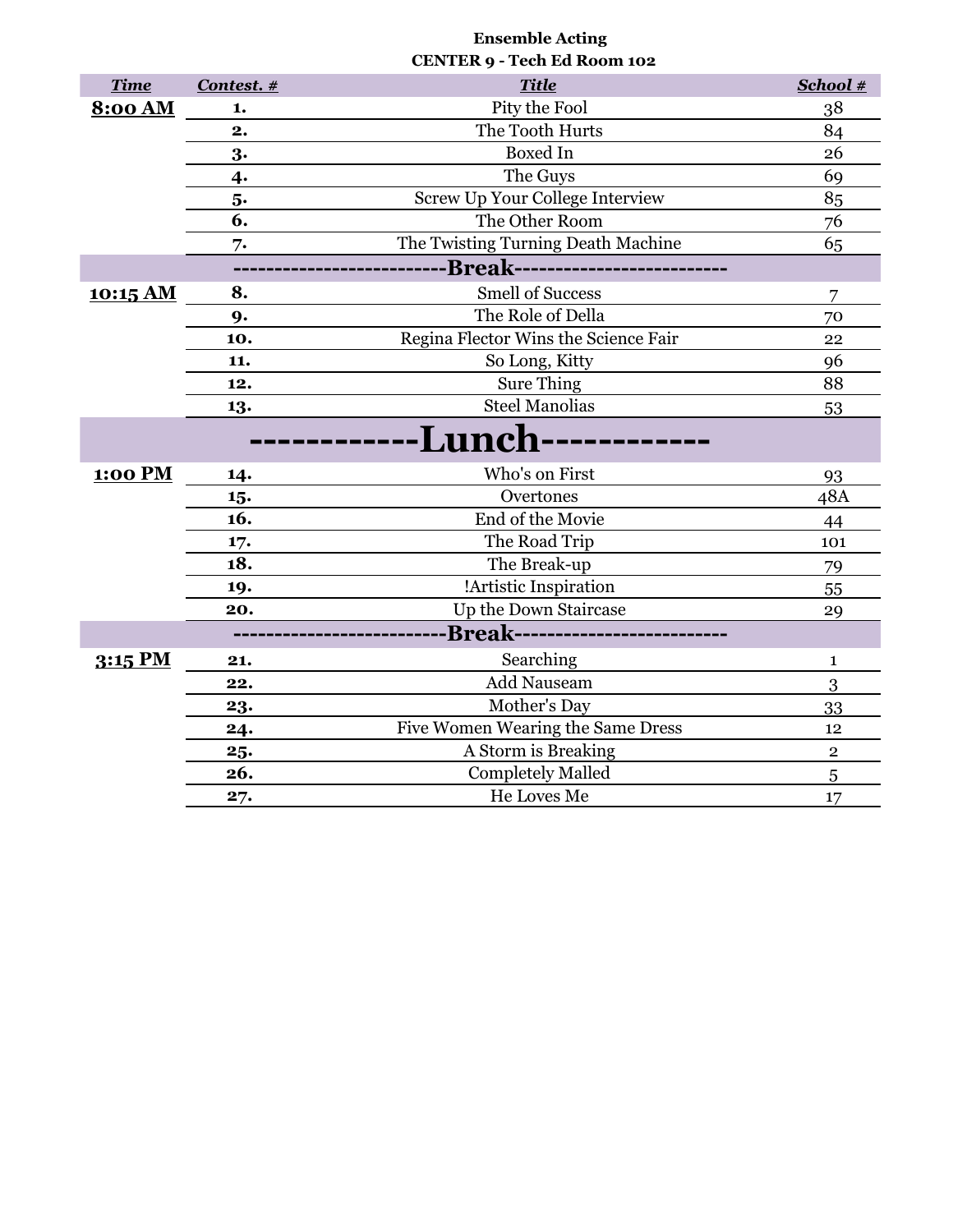|                |            | CENTER 10 - Room 159                    |              |
|----------------|------------|-----------------------------------------|--------------|
| <b>Time</b>    | Contest. # | <b>Title</b>                            | School #     |
| <b>8:00 AM</b> | 1.         | Dibs!                                   | 43           |
|                | 2.         | Deliver Us Not                          | 3            |
|                | 3.         | Slow Songs Make Me Puke                 | 70           |
|                | 4.         | Going Up                                | 6            |
|                | 5.         | Prom                                    | 23           |
|                | 6.         | Drugs are Bad                           | 38           |
|                | 7.         | <b>Wanted One Groom</b>                 | 26           |
|                |            | --------Break-------------------------- |              |
| 10:15 AM       | 8.         | The Committee                           | 79           |
|                | 9.         | Prodigal                                | 83           |
|                | 10.        | Captive Audience                        | 48A          |
|                | 11.        | The Blueberry Hill Accord               | 49           |
|                | 12.        | Hyena                                   | 69           |
|                | 13.        | In the Principal's Office               | 8            |
|                |            | <b>Lunc</b>                             |              |
| 1:00 PM        | 14.        | Doubt: A Parable                        | 37           |
|                | 15.        | Ledge                                   | 93           |
|                | 16.        | John Lennon and Me                      | 31           |
|                | 17.        | The Women                               | 40           |
|                | 18.        | The Comic and the Poet                  | 14           |
|                | 19.        | Echoes                                  | 88           |
|                | 20.        | Passage                                 | $\mathbf{1}$ |
|                |            | -Break--------------------------        |              |
| 3:15 PM        | 21.        | The Writer                              | 72           |
|                | 22.        | <b>When Love Arrives</b>                | 29           |
|                | 23.        | Open to Interpretation                  | 65           |
|                | 24.        | A Piece of My Heart                     | 53           |
|                | 25.        | <b>BUN-GEE!</b>                         | 55           |
|                | 26.        | Always a Bridesmaid                     | 44           |
|                | 27.        | Sandwich Bags: Wear Them On Your Pants  | 12           |

**Ensemble Acting**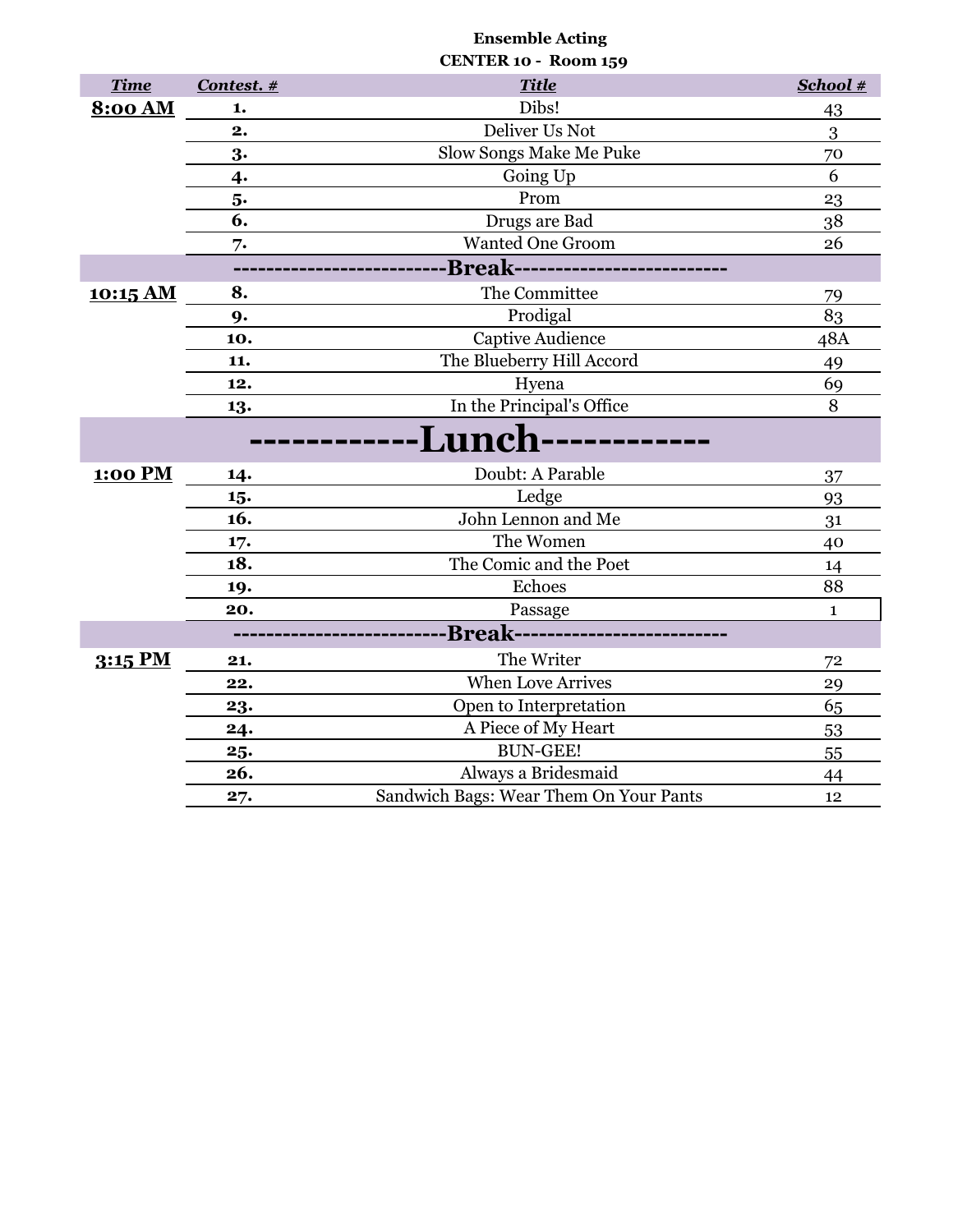# **Short Film/TV News CENTER 11 - TE Room 109 Short Film**

|                |              | лиот с тани                             |              |
|----------------|--------------|-----------------------------------------|--------------|
| <b>Time</b>    | Contest. $#$ | <b>Title</b>                            | School #     |
| 8:00 AM        | 1.           | Granted                                 | 53           |
|                | 2.           | The Case of the Porcelain Throne        | 22           |
|                | 3.           | Keeping Up With the Katrashians         | 48A          |
|                | 4.           | The Room                                | 93           |
|                | 5.           | School Wars: The Nerd Strikes Back      | 44           |
|                | 6.           | Surviving a Day without Your Cell Phone | 48B          |
|                | 7.           | Hot Dog or Dog                          | 90           |
|                | 8.           | Life                                    | 79           |
|                | 9.           | Short Film One                          | 36           |
|                | 10.          | Playing the Game                        | 17           |
|                | 11.          | Doors                                   | 53           |
|                |              | -Break--------------------------        |              |
| 10:15 AM       | 12.          | Mannequin Challenge                     | 33           |
|                | 13.          | <b>KOPFKINO</b>                         | 69           |
|                | 14.          | Untitled - Damanhoury                   | 91           |
|                | 15.          | A Look Into My Mind                     | 96           |
|                | 16.          | The Long Good-Bye                       | 33           |
|                | 17.          | As We Learn                             | 94           |
|                | 18.          | Untitled - Underwood                    | 91           |
|                | 19.          | Thriller                                | $\mathbf{1}$ |
|                | 20.          | Through My Eyes                         | 72           |
|                | 21.          | Photogragh                              | 70           |
|                | 22.          | Til Death Do Us Part                    | 38           |
|                |              | ------------Lunch------------           |              |
| <b>Time</b>    | Contest. #   | <b>Title</b>                            | School #     |
| <b>1:00 PM</b> | 23.          | Reckless                                | 74           |
|                | 24.          | <b>Status Update</b>                    | 41           |
|                | 25.          | <b>TBD</b>                              | 31           |
|                | 26.          | Corridor Cop                            | 70           |
|                | 27.          | The Safe Haven                          |              |
|                |              |                                         | 55           |
|                | 28.          | How to Be a Woman                       | 29           |
|                | 29.          | Pig                                     | 61           |
|                | 30.          | Tying the Knot                          | 41           |
|                | 31.          | Short Film Two                          | 36           |
|                | 32.          | How to Be a Good Principal              | 48A          |
|                | 33.          | <b>Student Work</b>                     | 74           |
|                |              | -----Break--------------------------    |              |
|                |              | <b>TV News</b>                          |              |
| <b>Time</b>    | Contest. $#$ | <b>Title</b>                            | School #     |
| 3:15 PM        | 1.           | Fox and Friends: The Education Edition  | 33           |
|                | 2.           | Hello, America                          | 80           |
|                | 3.           | <b>KJAM</b>                             | 48B          |
|                | 4.           | The Times                               | 59           |
|                | 5.           | Channel 9 News                          | 18           |
|                | 6.           | 60 Minutes: SCAM Alert                  | 33           |
|                | 7.           | The Boelter Show                        | 22           |
|                | 8.           | <b>KNIT News in Time</b>                | 70           |
|                | 9.           | Channel 7 News<br><b>ABCD News</b>      | 48A          |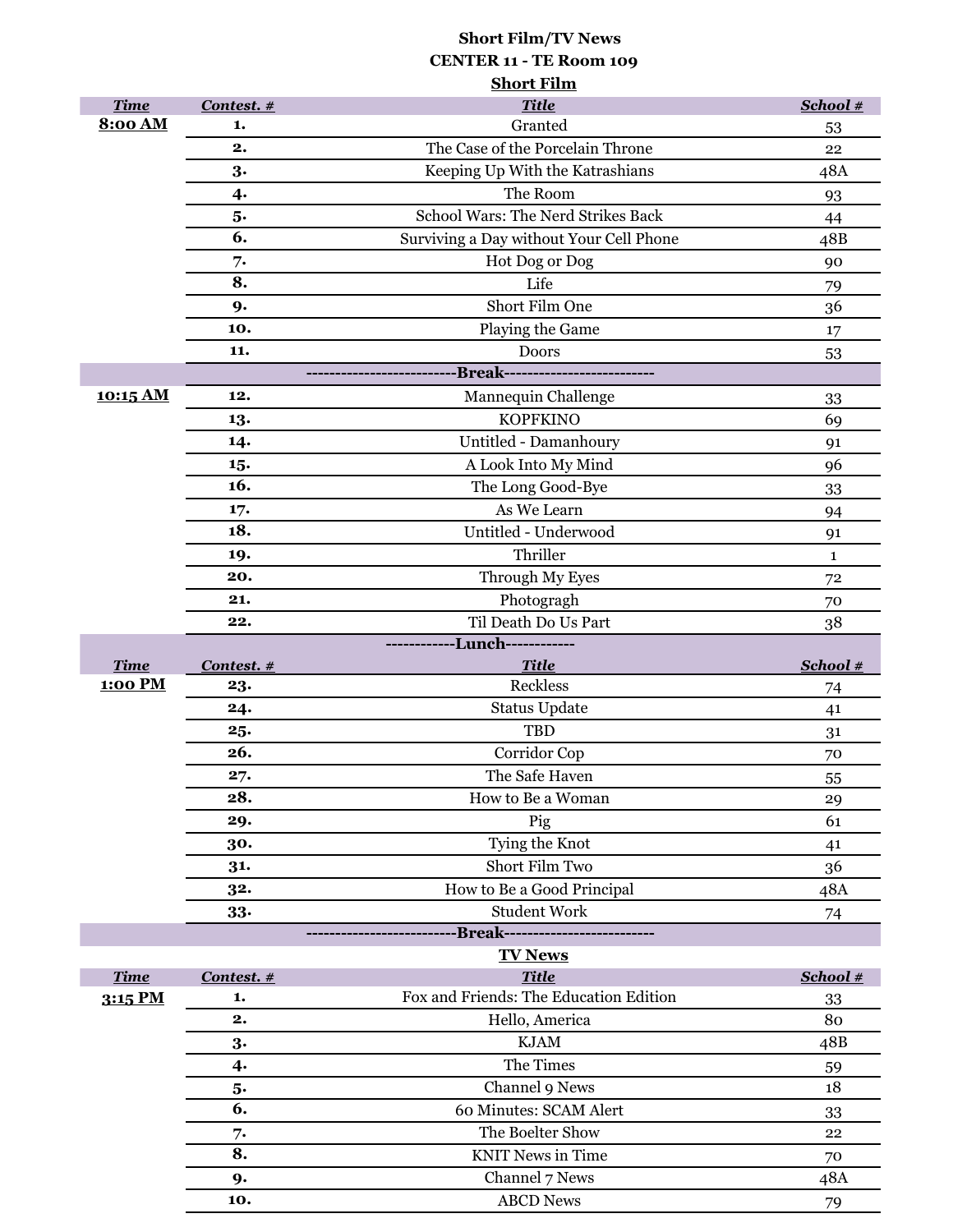|                |            | <b>Radio Broadcasting</b>                      |            |
|----------------|------------|------------------------------------------------|------------|
| <b>Time</b>    | Contest. # | <b>Title</b>                                   | School #   |
| 8:00 AM        | 1.         | <b>KKEC</b>                                    | 93         |
|                | 2.         | MJST 106.9                                     | 45         |
|                | 3.         | SPTZ 123.4                                     | 77         |
|                | 4.         | <b>KWIN</b>                                    | 54         |
|                | 5.         | <b>KGOS</b>                                    | 102        |
|                | 6.         | <b>KWAR</b>                                    | 49         |
|                | 7.         | Teen News 101.4                                | 79         |
|                | 8.         | The Day the Music Died                         | 33         |
|                | 9.         | <b>WMTM</b>                                    | 101        |
|                | 10.        | <b>AGLL</b>                                    | $\sqrt{5}$ |
|                | 11.        | Radio K-GEO                                    | 22         |
|                |            | ---------------Break-------------------------- |            |
|                |            | <b>TV News</b>                                 |            |
| 10:15 AM       | 1.         | <b>KBSD</b>                                    | 47         |
|                | 2.         | Zoo News                                       | 17         |
|                | 3.         | <b>Five Minutes Live</b>                       | 70         |
|                | $\ddagger$ | <b>KCUI</b>                                    | 57         |
|                | 5.         | EN. N. Evil Nightly News                       | 79         |
|                | 6.         | <b>WLCT</b>                                    | 94         |
|                | 7.         | Ladies from the 80's News                      | 17         |
|                | 8.         | <b>MARK</b>                                    | 86         |
|                | 9.         | <b>KIDS News</b>                               | 48         |
|                |            |                                                |            |
|                | 10.        | <b>ACBN</b>                                    | 59         |
|                |            | ------------Lunch------------                  |            |
| <b>Time</b>    | Contest. # | <b>Title</b>                                   | School #   |
|                |            | <b>Radio Broadcasting</b>                      |            |
| <b>1:00 PM</b> | 12.        | 98.6 The Pix                                   | 12         |
|                | 13.        | <b>KPET</b>                                    | 91         |
|                | 14.        | Radio Broadcasting                             | 95         |
|                | 15.        | <b>WRLD</b>                                    | 53         |
|                | 16.        | <b>WLCT</b>                                    | 94         |
|                | 17.        | <b>HUSK</b>                                    | 67         |
|                | 18.        | <b>KMNT</b>                                    | 37         |
|                | 19.        | Untitled                                       | 85         |
|                | 20.        | <b>STING</b>                                   | 51         |
|                | 21.        | <b>KLBC</b> Heroes                             | 54         |
|                | 22.        | <b>REAL</b>                                    | 46         |
|                |            | -----------Break------------                   |            |
| 3:15 PM        | 23.        | <b>WTZ</b>                                     | 29         |
|                | 24.        | <b>KDST</b>                                    | 37         |
|                | 25.        | <b>KBAP</b> Ludicrous                          | 48A        |
|                | 26.        | <b>KWST Western</b>                            | 53         |
|                | 27.<br>28. | <b>KGNX</b>                                    | 15         |
|                |            | <b>KOAN</b><br>LRTZ: Unbelievable              | 31         |
|                | 29.<br>30. | <b>Peculiar News</b>                           | 17<br>30   |

**RADIO BROADCASTING/TV NEWS**

**CENTER 12 - ICN ROOM**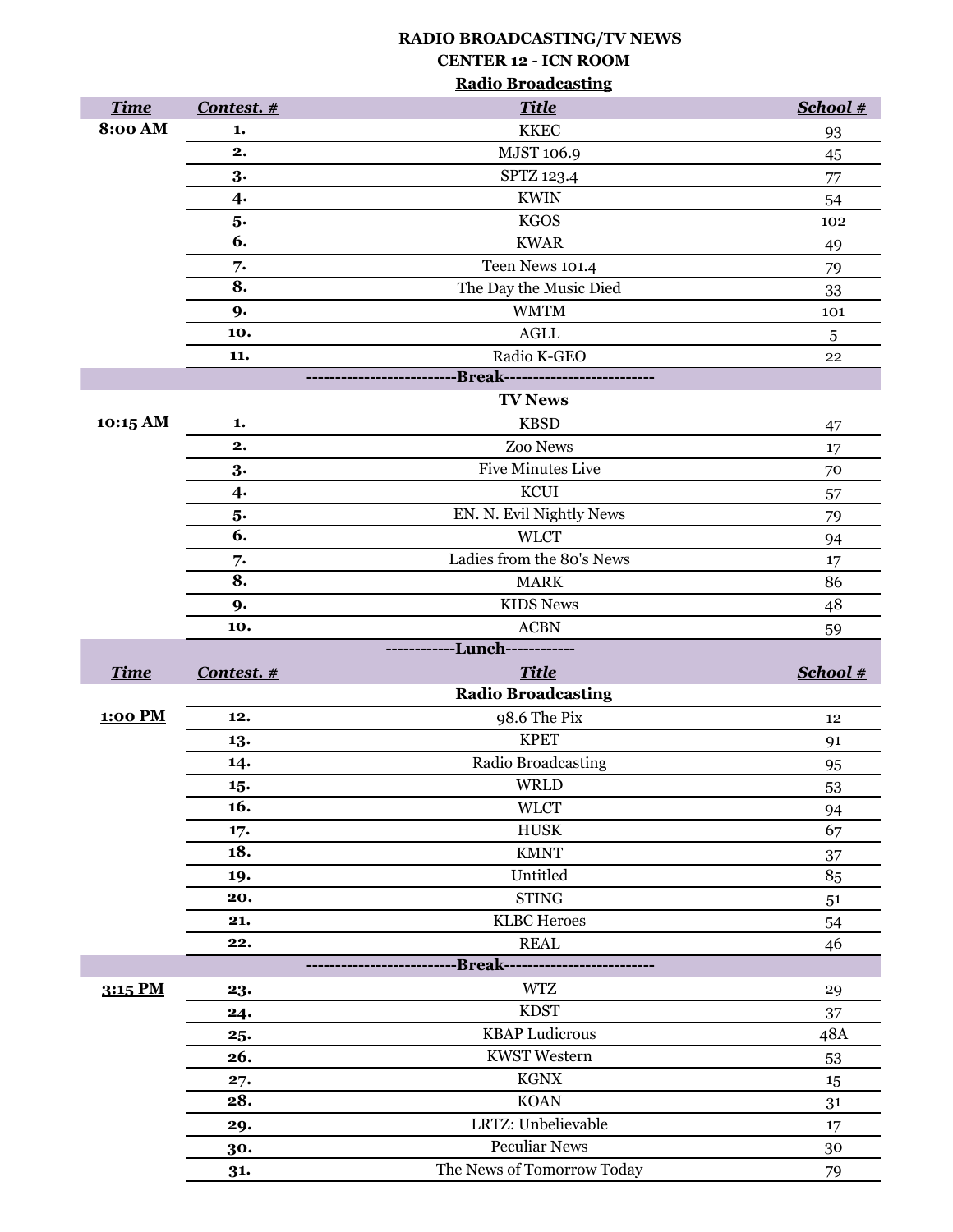# **GROUP IMPROV CENTER 13 - BLACK BOX THEATRE**

| <b>Time</b>    | Contest. # | <b>Title</b>                  | School #   |
|----------------|------------|-------------------------------|------------|
| 8:00 AM        | 1.         | <b>Boehme</b>                 | 48A        |
|                | 2.         | Walker                        | 91         |
|                | 3.         | Elten                         | ${\bf 22}$ |
|                | $\ddot{4}$ | <b>Beaty</b>                  |            |
|                | 5.         | Utesch                        | 53         |
|                | 6.         | Ladwig                        | 43<br>12   |
|                | 7.         | Gravenish                     | 53         |
|                | 8.         | Sammons                       | 76         |
|                | 9.         | Loew                          |            |
|                | 10.        | Team TCC                      | 45<br>29   |
|                | 11.        | Zwiefel                       | $\sqrt{3}$ |
|                | 12.        | Bak                           | 96         |
|                | 13.        | Dorhout and Orthmann          | $38\,$     |
|                |            | <b>Break-----------</b>       |            |
| 10:15 AM       | 14.        | <b>Barrett</b>                | 26         |
|                | 15.        | Yanney                        | 83         |
|                | 16.        | Gray                          | 103        |
|                | 17.        | Comp                          | 84         |
|                | 18.        | Stangl                        | 58         |
|                | 19.        | Schwarck                      | 88         |
|                | 20.        | ${\it Jansen}$                | 80         |
|                | 21.        | <b>Nilles</b>                 | 32         |
|                | 22.        | Kollbaum                      | 47         |
|                | 23.        | Johnson                       | 84         |
|                | 24.        | Parker                        | 48A        |
|                |            | ------------Lunch------------ |            |
| <b>1:00 PM</b> | 25.        | Willett                       | 36         |
|                | 26.        | <b>Dirks</b>                  | 33         |
|                | 27.        | Daiker                        | 41         |
|                | 28.        | Cuthrell                      | 65         |
|                | 29.        | Maris                         | 90         |
|                | 30.        | Clyd                          | 17         |
|                | 31.        | Hammond                       | 102        |
|                | 32.        | Mason                         | 40         |
|                | $33-$      | Werkmeister                   | 87         |
|                | 34.        | Sennert                       | 93         |
|                | $35-$      | Tripp                         | 79         |
|                | 36.        | Sextro                        | 41         |
|                | $37 -$     | Hubbell                       | 61         |
|                |            | -Break--------                |            |
| 3:15 PM        | 38.        | <b>Brown</b>                  | 31         |
|                | 39.        | <b>Boyer</b>                  | 74         |
|                | 40.        | Fennell                       | 12         |
|                | 41.        | Wollmuth                      | $72\,$     |
|                | 42.        | Healy                         | 44         |
|                | 43.        | Pierce                        | 49         |
|                | 44.        | Friederich                    | 48B        |
|                | 45.        | <b>Bagley</b>                 | 35         |
|                | 46.        | Miller                        | 14         |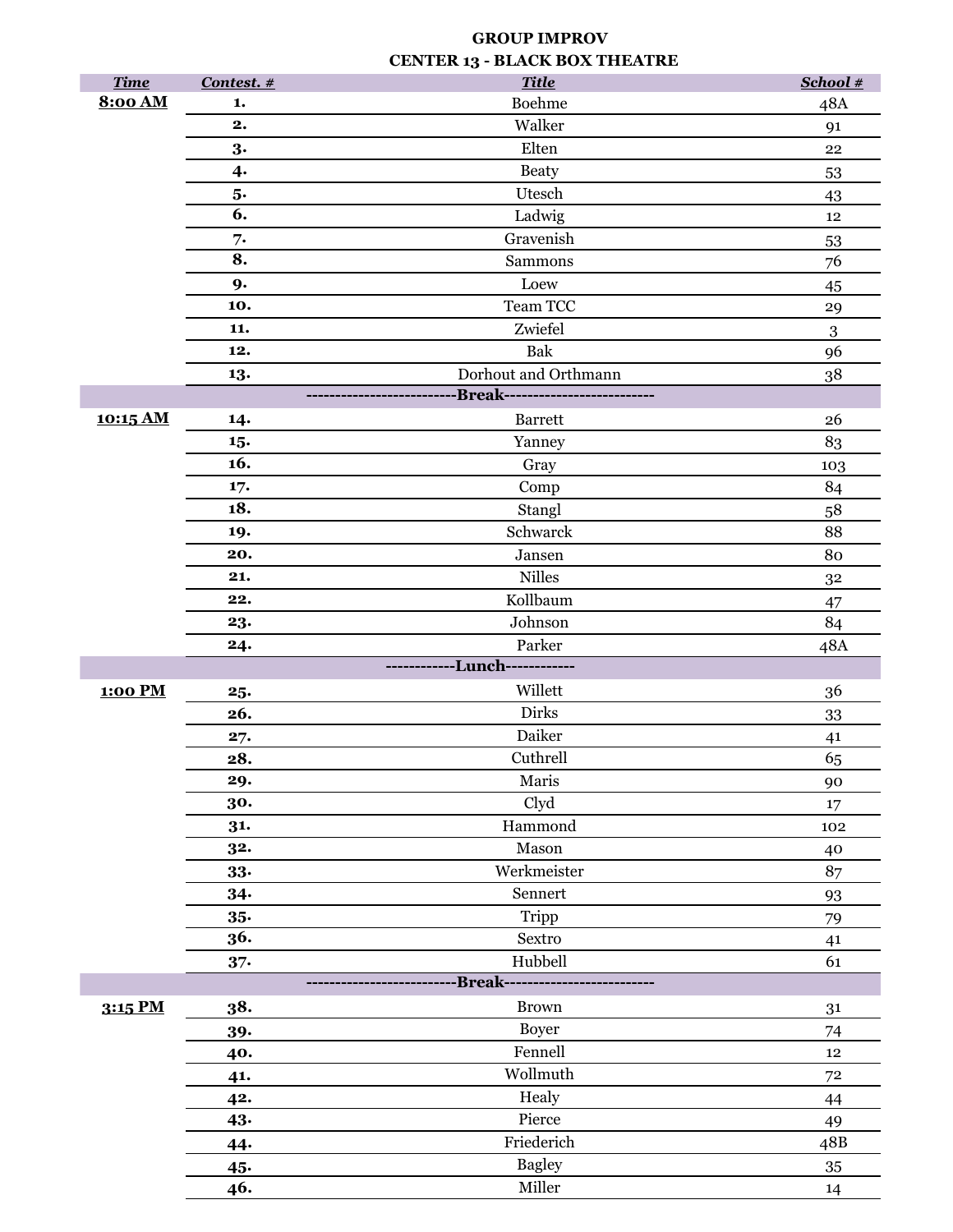### **GROUP IMPROV CENTER 14 - HS LIBRARY**

| <b>Time</b>    | Contest. # | <b>Title</b>         | School #         |
|----------------|------------|----------------------|------------------|
| 8:00 AM        | 1.         | Serrano              | 70               |
|                | 2.         | Bauer                | 44               |
|                | 3.         | Kirchhoff            | 39               |
|                | 4.         | Lowe                 | 72               |
|                | 5.         | Jansen/Robbins       | 5                |
|                | 6.         | Perrin               | 13               |
|                | 7.         | Thomas               | 58               |
|                | 8.         | Espe/Siepker         | 49               |
|                | 9.         | Snyder               | 63               |
|                | 10.        | Lutat                | 27               |
|                | 11.        | Schultz              | 91               |
|                | 12.        | Salazar              | 22               |
|                | 13.        | Pierick              | 101              |
|                |            | -----Break---------- |                  |
| 10:15 AM       | 14.        | Creel                | 18               |
|                | 15.        | Hickman              | 70               |
|                | 16.        | Snowgren             | 23               |
|                | 17.        | Kooima               | 98               |
|                | 18.        | Wise                 | 32               |
|                | 19.        | Washburn             | 48A              |
|                | 20.        | Reiman               | 36               |
|                | 21.        | Rees                 | 84               |
|                | 22.        | Owen                 | $\overline{7}$   |
|                | 23.        | Geels                | 98               |
|                | 24.        | Solano               | 53               |
|                |            | ---Lunch-            |                  |
| <b>1:00 PM</b> | 25.        | <b>Booher</b>        | 17               |
|                | 26.        | Yingst               | 101              |
|                | 27.        | Boysen               | 51               |
|                | 28.        | Team JALT            | 29               |
|                | 29.        | Verdoorn             | 87               |
|                | 30.        | Allen                | 88               |
|                | 31.        | Marcoux              | 76               |
|                | 32.        | Garcia               | 48B              |
|                | $33-$      | Even                 | 103              |
|                | 34.        | Mechler              | $\boldsymbol{3}$ |
|                | $35-$      | Anderson             | 76               |
|                | 36.        | Storm                | 33               |
|                | $37 -$     | Holm                 | 40               |
|                |            | <b>Break-------</b>  |                  |
| 3:15 PM        | 38.        | Samuelson            | 61               |
|                | 39.        | Zubrod               | 3 <sup>2</sup>   |
|                | 40.        | Rasmussen            | 14               |
|                | 41.        | Benson               | 17               |
|                | 42.        | Spake                | 79               |
|                | 43.        | Ried                 | 55               |
|                | 44.        | Fleming/Hinners      | 31               |
|                | 45.        | Harvey               | 62               |
|                | 46.        | Staley               | 16               |
|                | 47.        | Langner              | 19               |